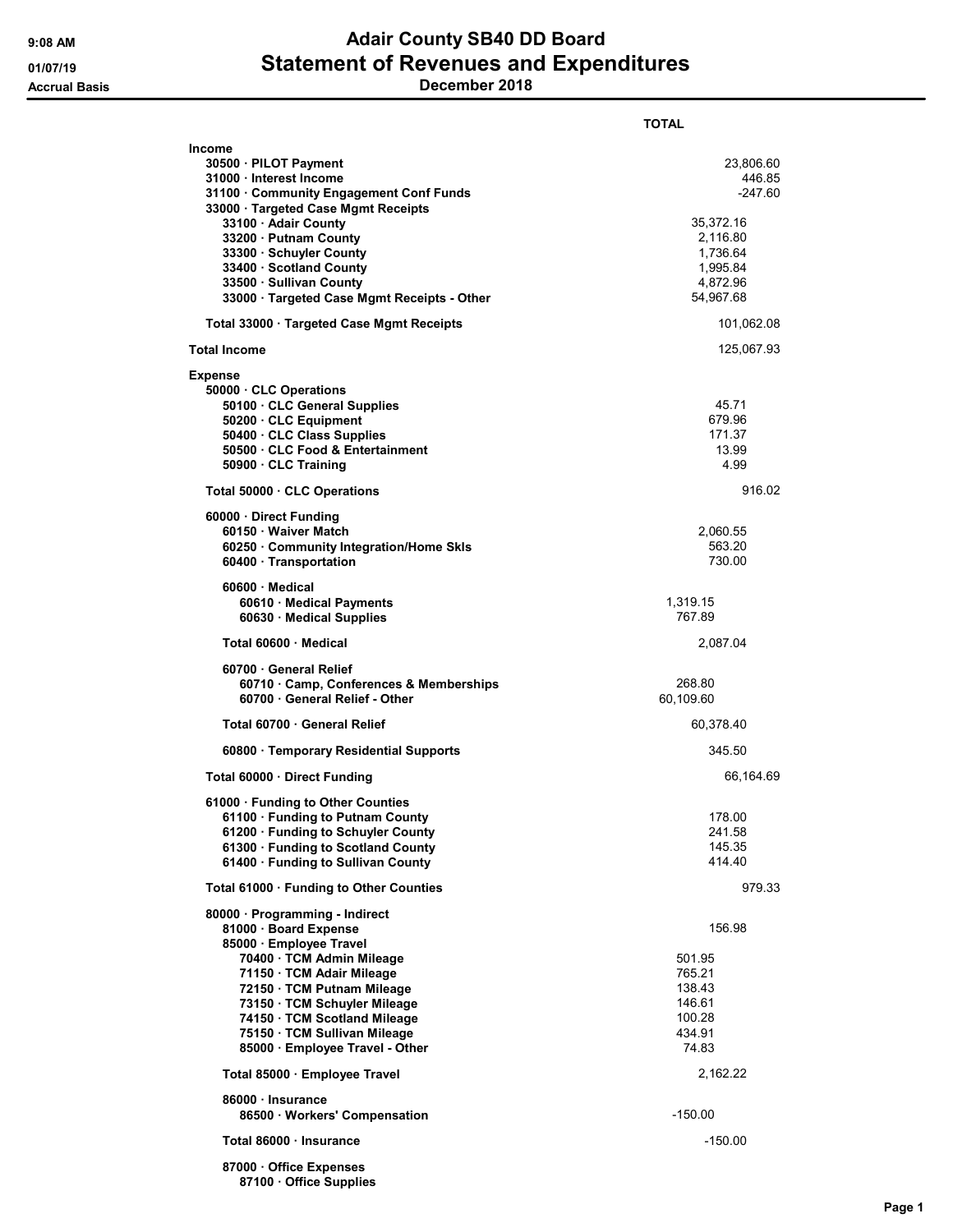## 9:08 AM **Adair County SB40 DD Board** 01/07/19 **Statement of Revenues and Expenditures** Accrual Basis December 2018

|                                                                                                                                                                                                                                                                             | <b>TOTAL</b>                                                                                    |
|-----------------------------------------------------------------------------------------------------------------------------------------------------------------------------------------------------------------------------------------------------------------------------|-------------------------------------------------------------------------------------------------|
| 87110 Office Supplies-Country Club<br>87120 Office Supplies-McPherson                                                                                                                                                                                                       | 174.03<br>802.98                                                                                |
| Total 87100 · Office Supplies                                                                                                                                                                                                                                               | 977.01                                                                                          |
| 87200 · Postage<br>87210 · Postage-General<br>87220 · Postage-TCM                                                                                                                                                                                                           | 90.00<br>50.00                                                                                  |
| Total 87200 · Postage                                                                                                                                                                                                                                                       | 140.00                                                                                          |
| 87450 Employee Retention/Appreciation<br>87700 · Building Maintenance<br>87710 · Janitorial                                                                                                                                                                                 | $-40.00$                                                                                        |
| 87711 · Janitorial-Country Club<br>87712 Janitorial-McPherson                                                                                                                                                                                                               | 335.12<br>207.70                                                                                |
| Total 87710 Janitorial                                                                                                                                                                                                                                                      | 542.82                                                                                          |
| 87720 Lawn Care<br>87721 · Lawn Care-Country Club<br>87722 · Lawn Care-McPherson                                                                                                                                                                                            | 105.00<br>125.00                                                                                |
| Total 87720 Lawn Care                                                                                                                                                                                                                                                       | 230.00                                                                                          |
| Total 87700 · Building Maintenance                                                                                                                                                                                                                                          | 772.82                                                                                          |
| 87800 · Software & Technology                                                                                                                                                                                                                                               | 2,375.00                                                                                        |
| Total 87000 · Office Expenses                                                                                                                                                                                                                                               | 4,224.83                                                                                        |
| 87500 · Personnel<br>51000 CLC Personnel<br>51100 · CLC Center Salary Expense                                                                                                                                                                                               | 5,483.51                                                                                        |
| Total 51000 · CLC Personnel                                                                                                                                                                                                                                                 | 5,483.51                                                                                        |
| 66000 · Payroll Expenses<br>66500 · Salary Sick<br>66700 · Salary Vacation<br>66000 · Payroll Expenses - Other                                                                                                                                                              | 1,680.22<br>1,365.20<br>5,891.73                                                                |
| Total 66000 · Payroll Expenses                                                                                                                                                                                                                                              | 8,937.15                                                                                        |
| 70300 · TCM Admin Salary<br>71110 · TCM Adair Salary Expense<br>72110 · TCM Putnam Salary Expense<br>73110 · TCM Schuyler Salary Expense<br>74110 TCM Scotland Salary Expense<br>75110 · TCM Sullivan Salary Expense<br>87510 · Salary Expense<br>87540 · Employee Benefits | 13,396.30<br>26,960.23<br>1,650.74<br>2,901.81<br>1,218.89<br>4,558.85<br>7,178.35<br>20,696.83 |
| Total 87500 · Personnel                                                                                                                                                                                                                                                     | 92,982.66                                                                                       |
| 88500 · Training<br>76000 · TCM Training<br>88500 Training - Other                                                                                                                                                                                                          | 106.82<br>21.00                                                                                 |
| Total 88500 · Training                                                                                                                                                                                                                                                      | 127.82                                                                                          |
| 89000 · Utilities<br>89100 Electricity<br>89110 · Electricity-Country Club<br>89130 · Electricity-314 E McPherson                                                                                                                                                           | 140.19<br>274.37                                                                                |
| Total 89100 · Electricity                                                                                                                                                                                                                                                   | 414.56                                                                                          |
| 89200 Gas<br>89210 Gas-Country Club<br>89220 Gas-McPherson                                                                                                                                                                                                                  | 160.01<br>113.90                                                                                |
| Total $89200 \cdot Gas$                                                                                                                                                                                                                                                     | 273.91                                                                                          |
| 89300 Trash<br>89310 · Trash-Country Club                                                                                                                                                                                                                                   | 60.73                                                                                           |